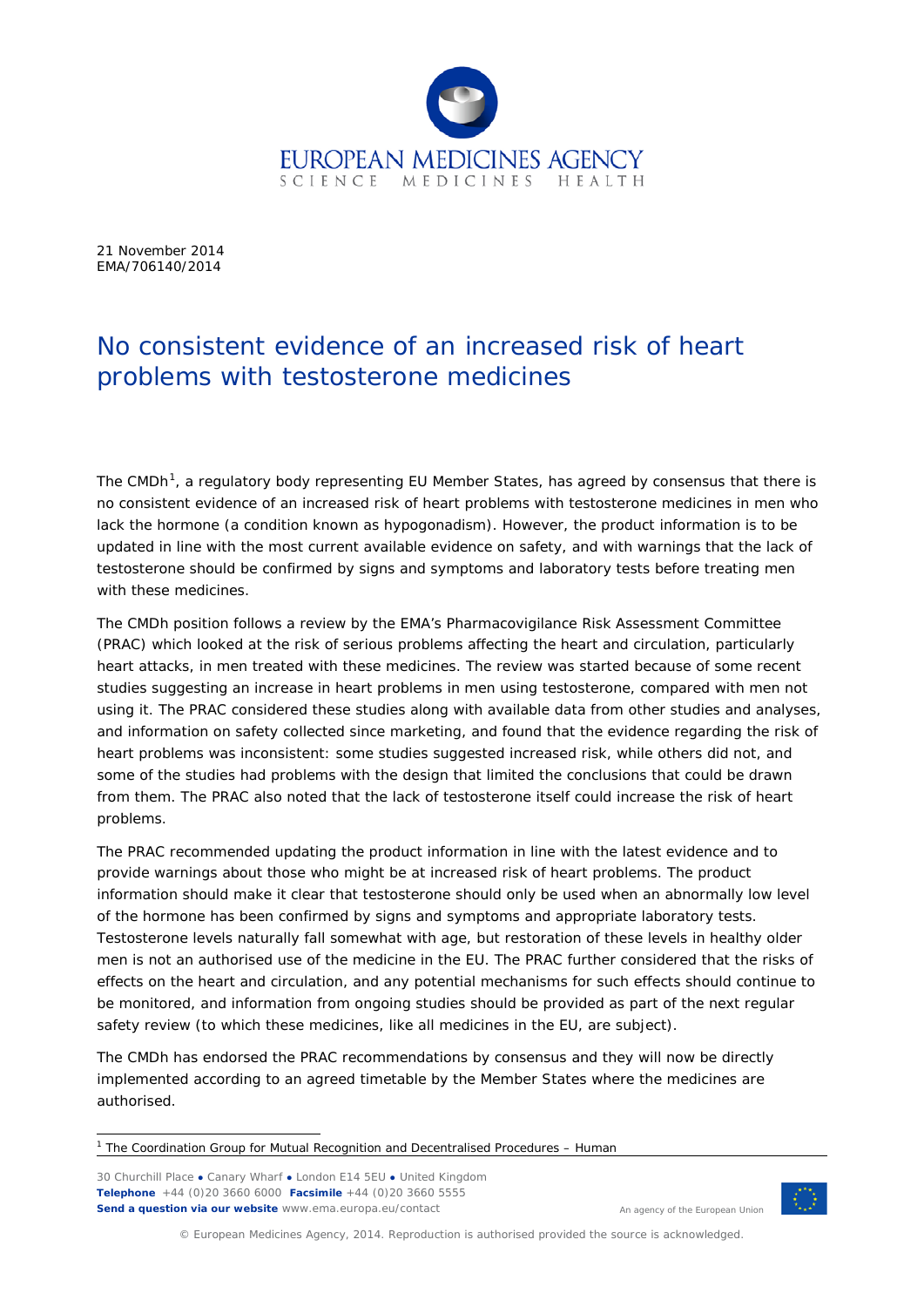## **Information to patients**

- Testosterone is a hormone responsible for normal sexual development and function in men. Medicines containing testosterone are licensed in the EU to treat men with abnormally low levels of the hormone (hypogonadism).
- Some recent studies have suggested that using testosterone may increase a man's risk of heart attacks or other serious effects on the heart and circulation. However, an in-depth review did not find any conclusive evidence that this was the case.
- As a precaution, the product information for these medicines will be updated with the latest information on the risks together with some additional warnings for safe use, and the safety of the medicines will continue to be closely monitored.
- Patients who are prescribed testosterone should remind their doctors if they are being treated for high blood pressure, as testosterone can also increase blood pressure.
- The product information will also be amended to make it clear that these medicines should only be given to men in whom both signs and symptoms and laboratory tests confirm abnormally low levels of testosterone.
- There is not much information on the use of testosterone medicines in men over 65 years of age. The level of testosterone falls naturally with age and testosterone-containing medicines are not approved in the EU for use to boost testosterone levels in healthy older men.
- Patients who have any concerns about their treatment should discuss them with their doctor or pharmacist.

## **Information to healthcare professionals**

Testosterone-containing medicines are licensed in the EU for the treatment of male hypogonadism. The benefit-risk balance of these medicines has been reviewed following recent published evidence pointing to an increased risk of cardiovascular events, particularly myocardial infarction, in men treated with testosterone.

- Although some studies show an increased risk of cardiovascular events in men treated with testosterone, findings in the literature do not show this consistently. Taking all the data into account, the signal for an increased cardiovascular risk associated with the use of testosterone remains weak and inconclusive.
- Testosterone replacement therapy should only be given when deficiency of the hormone has been confirmed by clinical features and biochemical tests. Testosterone levels should then be monitored regularly during treatment. Haemoglobin, haematocrit, liver function and blood lipid profile should also be monitored regularly.
- In patients suffering from severe cardiac, hepatic, or renal insufficiency or ischaemic heart disease, treatment with testosterone may cause severe complications characterised by oedema with or without congestive cardiac failure. In such a case, treatment must be stopped immediately.
- Caution is also advised in patients with pre-existing hypertension, since testosterone may cause an increase in blood pressure.
- There is limited experience on the safety and efficacy of the use of these medicines in patients over 65 years of age. It should be borne in mind that physiological testosterone levels decrease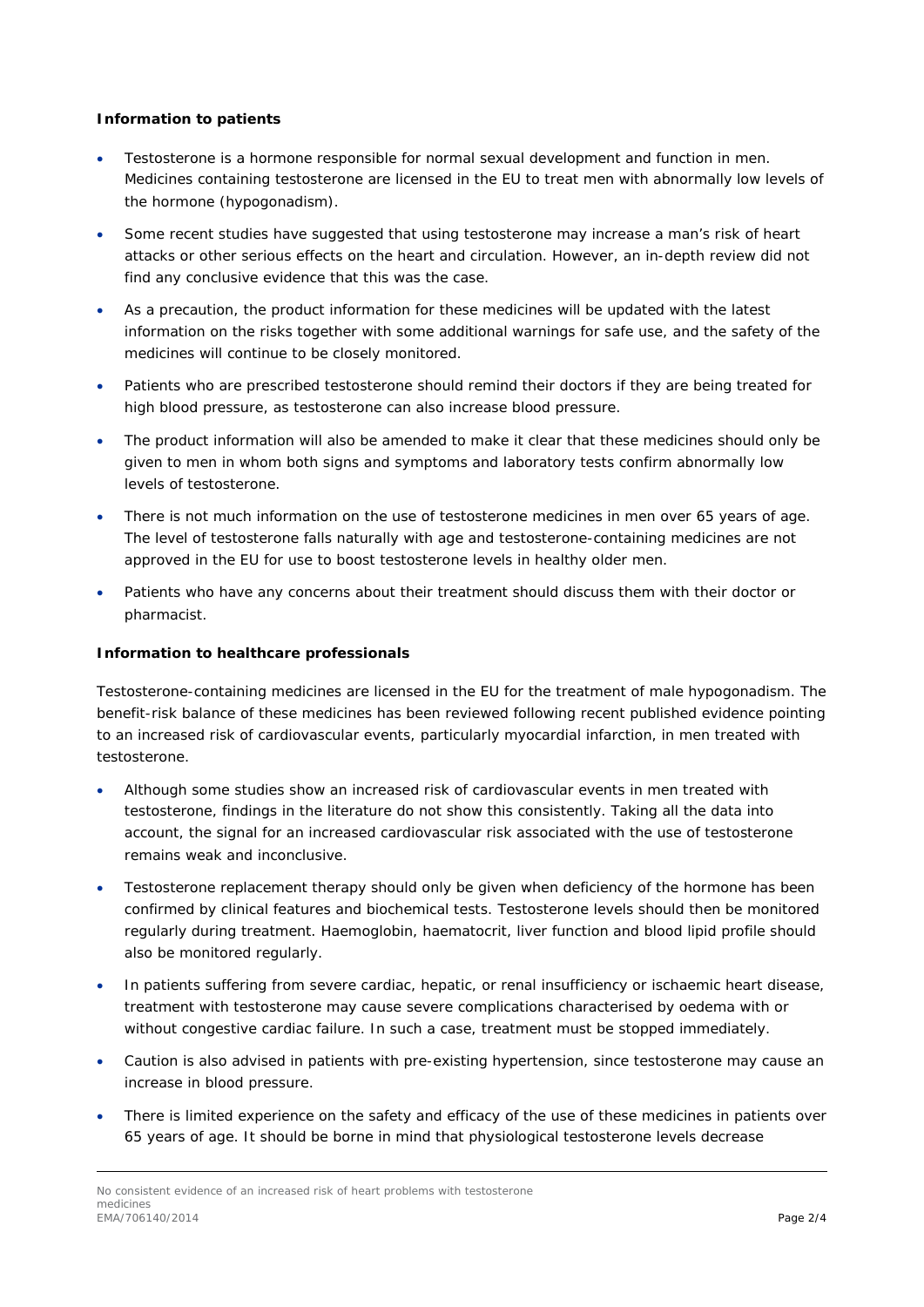somewhat with age, though there is no current consensus on appropriate age-specific testosterone reference values, and use to boost these levels in healthy older men is not an authorised use in the EU.

The changes to the product information for testosterone medicines are based on a PRAC review of data available from clinical trials, observational studies, meta-analyses, post-marketing data and further published data on the cardiovascular risks associated with testosterone therapy.

- Some recent studies have shown an increased risk of cardiovascular events in men treated with testosterone. In particular, concerns were raised with regards to a potential increased risk of cardiovascular events, namely myocardial infarction, in men treated with testosterone and who have pre-existing heart disease.<sup>1-3</sup>
- However, other findings4-7 do not provide evidence of an association between testosterone and cardiovascular events, and data from a multinational observational registry study (RHYME) looking at prostate health outcomes in men treated with testosterone for over 2 years also indicate cardiovascular events within the anticipated range.
- The cardiovascular safety of testosterone medicines will continue to be monitored and the findings of ongoing studies will be reflected in the next regular benefit-risk assessments when available.
- Relevant safety and efficacy data in patients with age-related hypogonadism and established physiological reference values in older patients are lacking, and further studies are needed.

#### References.

1. Finkle WD, Greenland S, Ridgeway GK, *et al*. Increased risk of non-fatal myocardial infarction following testosterone therapy prescription in men. *PLoS One* 2014; 9: e85805.

2. Vigen R, O'Donnell CI, Barón AE, *et al*. Association of testosterone therapy with mortality, myocardial infarction, and stroke in men with low testosterone levels. *JAMA* 2013; 310: 1829-36.

3. Xu L, Freeman G, Cowling BJ, *et al*. Testosterone therapy and cardiovascular events among men: a systematic review and meta-analysis of placebo-controlled randomized trials. *BMC Med* 2013; 11: 108.

4. Baillargeon J, Urban RJ, Kuo Y-F, *et al*. Risk of myocardial infarction in older men receiving testosterone therapy. *Ann Pharmacother* 2014; 48: 1138-44.

5. Corona G, Maseroli E, Rastrelli G, *et al*. Cardiovascular risk associated with testosterone boosting medications: a systematic review and metaanalysis. *Expert Opin Drug Safety* 2014; 13: 1327-51.

6. Tan R, Cook KR, Reilly WG. Testosterone therapy is not associated with higher risk of myocardial infarction or stroke: the low T experience. Abstract Book of the 2014 Annual Meeting of the American Association of Clinical Endocrinologists (AACE), p. 238, abstract #1353. Available at: [https://www.aace.com/files/late-breaking-abstracts-](https://www.aace.com/files/late-breaking-abstracts-2014.pdf)[2014.pdf](https://www.aace.com/files/late-breaking-abstracts-2014.pdf)

7. Hildreth KL, Barry DW, Moreau KL, *et al*. Effects of testosterone and progressive resistance exercise in healthy, highly functioning older men with low-normal testosterone levels. *J Clin Endocrinol Metab* 2013; 98: 1891-1900.